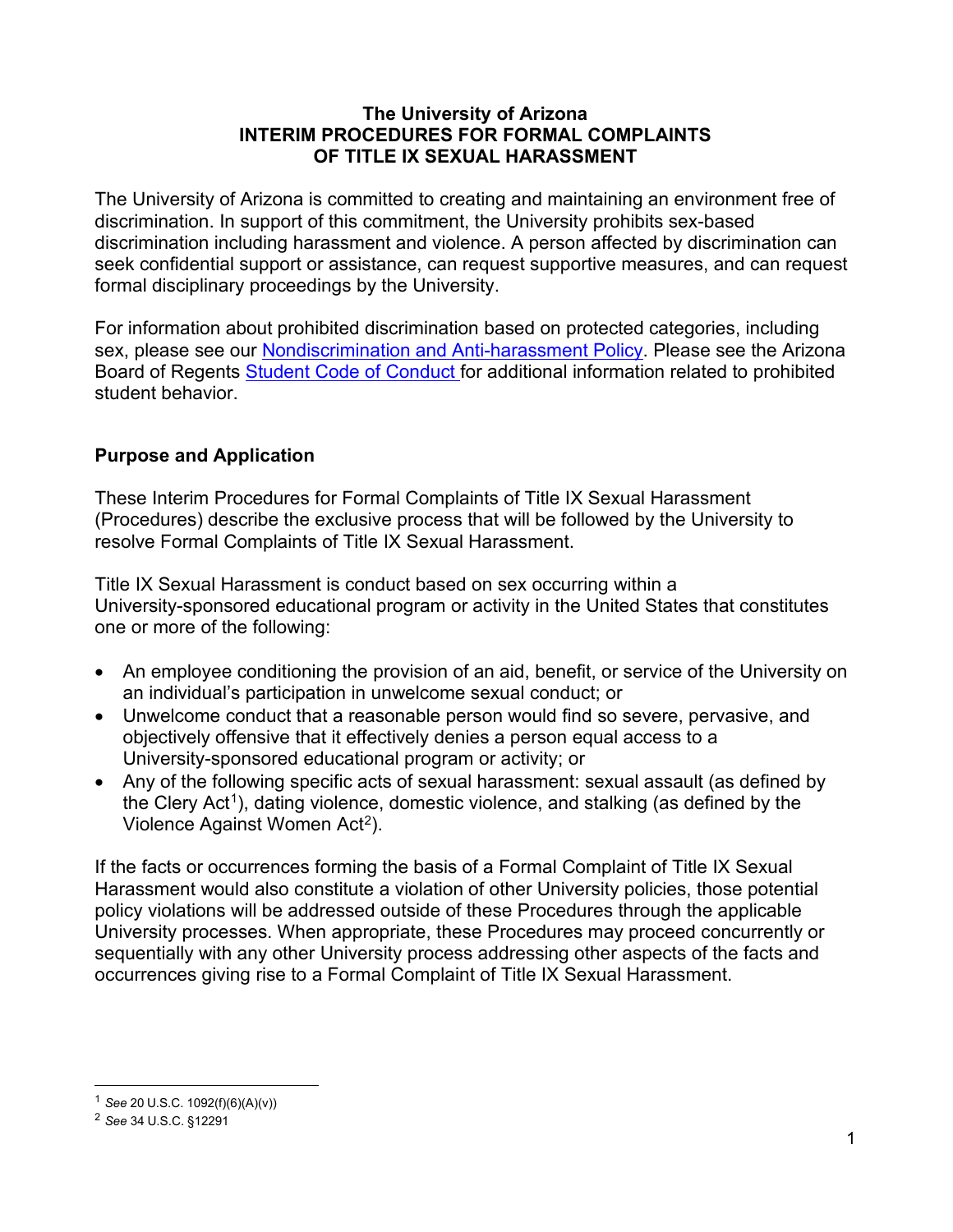The University may amend these Procedures from time to time within its discretion. Amendments may apply to ongoing matters at the time the amendment is made, unless the effect of the amendment is to reduce the rights of either a Complainant or Respondent, in which case the version of these Procedures in effect at the time the Formal Complaint was made will be followed.

### **Supportive Measures**

The University offers a range of resources to students and employees impacted by sex-based discrimination including Supportive Measures. Supportive Measures are designed to restore or preserve equal access to the University's educational and working programs or activities without unreasonably burdening the other party, including measures designed to protect the safety of all parties, the University educational environment, or deter sexual harassment.

- 1. The filing of a Formal Complaint of Title IX Sexual Harassment is not required for Supportive Measures to be provided by the University.
- 2. Supportive Measures are non-disciplinary, non-punitive individualized services, offered as appropriate and reasonably available to Complainants and Respondents and may include: counseling, extension of deadlines or other course-related adjustments, modification of work or class schedules, campus escort services, mutual restrictions on contact between the parties, changes in work or housing locations, leaves of absence, increased security and monitoring of campus areas, and other similar measures.
- 3. Supportive Measures may also include administrative and educational actions that do not unreasonably burden another party. Administrative and educational actions are not disciplinary.
- 4. The University will maintain the confidentiality of any Supportive Measure(s) provided to the extent that doing so does not impair the ability of the University to provide the Supportive Measures.

# **Principles of Investigation and Adjudication**

During each phase of these Procedures, all individuals employed by the University or legally recognized as agents of the University with responsibilities directly related to these Procedures (including the Title IX Coordinator, Deputy Title IX Coordinators, Investigators, and Hearing Officers) will reinforce and affirm the University's commitment to:

- 1. Sharing information about all relevant University policies and these Procedures with Complainants and Respondents.
- 2. Evaluating information and evidence objectively and impartially throughout all phases of the Procedures so that Complainants and Respondents are not disadvantaged due to bias.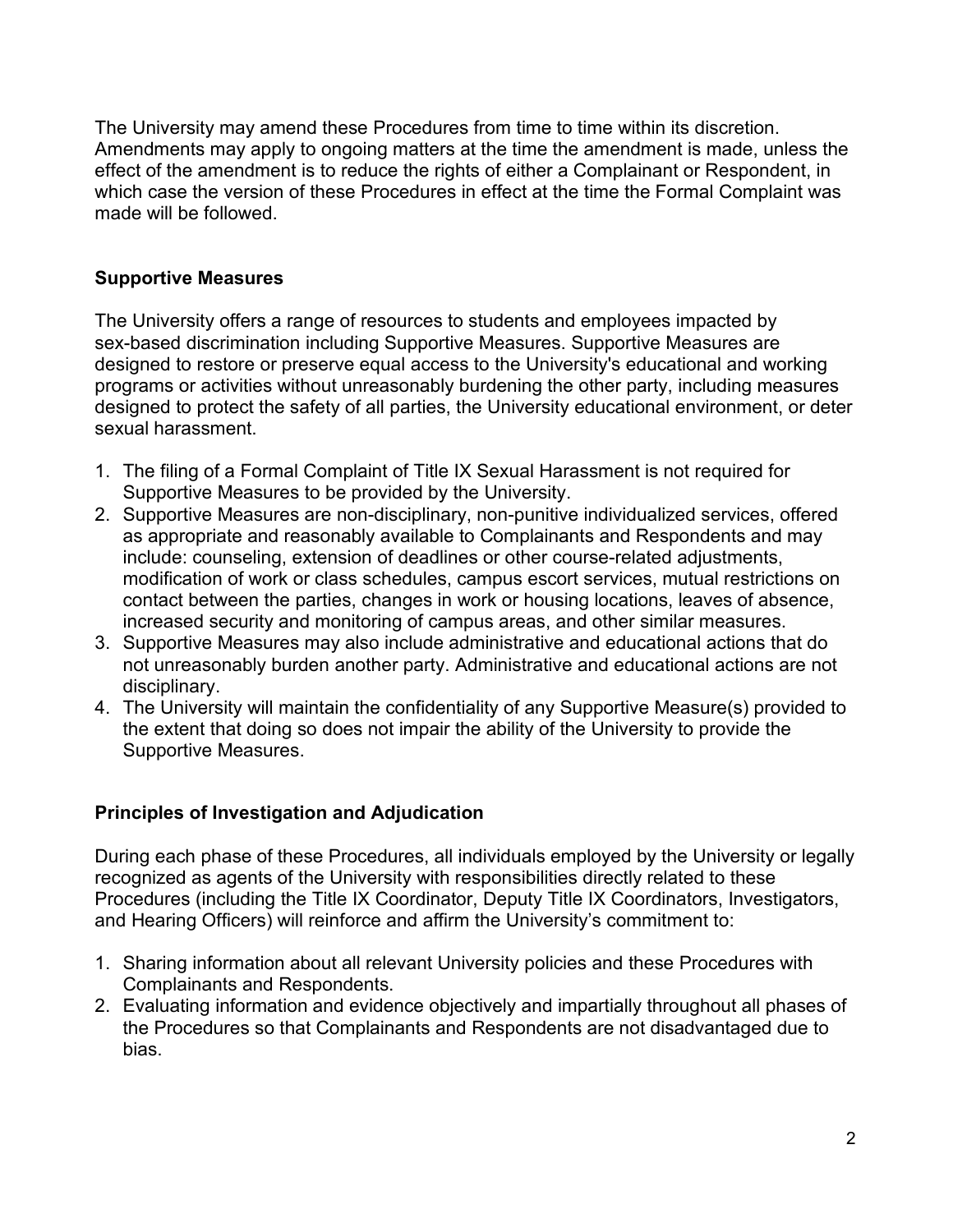- 3. Beginning the investigative process with a presumption that the Respondent is not responsible for the alleged conduct and to suspend judgment concerning responsibility until all relevant evidence has been considered and a determination is made at the conclusion of the grievance process.
- 4. Avoiding relying on sex or gender stereotypes during the decision-making process.
- 5. Informing Complainants and Respondents that the preponderance of the evidence standard will be applied to make the Determination regarding responsibility and explaining its meaning.
- 6. Providing Complainants and Respondents with the possible range of discipline that may be issued.
- 7. Recognizing legal privileges that apply to Complainants and Respondents unless the privilege has been knowingly waived, including attorney-client and medical privacy privileges.
- 8. Completing the overall decision-making process in a reasonable timeframe while being flexible concerning deadlines when good cause for extensions is presented.
- 9. Providing Complainants and Respondents with information about how to appeal Determinations of responsibility or Dismissal and the grounds for appeal.

# **Privacy and Confidentiality**

The University seeks to maintain and respect the privacy and confidentiality of information obtained during these Procedures to the extent feasible. Disclosure may occur in some circumstances, including for investigation and evidence-gathering purposes and in order to notify individuals of the outcome of an investigation. Other situations where disclosure may occur include, but are not limited to, disclosures permitted by the Family Educational Rights and Privacy Act (FERPA) and required compliance with an obligation imposed on the University by law, or facilitation of other legitimate University processes.

# **Filing a Formal Complaint**

Formal Complaints must be filed directly with the Title IX Coordinator in person, by mail, or by electronic mail. It is strongly encouraged that the Formal Complaint be filed using an online filing form at [equity.arizona.edu/reporting.](https://equity.arizona.edu/reporting)

- 1. To file a Formal Complaint of Title IX Sexual Harassment, a Complainant must submit a document (or electronic submission) that contains:
	- a. The Complainant's digital or physical signature;
	- b. An allegation of Title IX Sexual Harassment against a Respondent;
	- c. A statement of what action is being requested; and
	- d. A statement that the Complainant is participating in, or attempting to participate in, a University educational program or activity.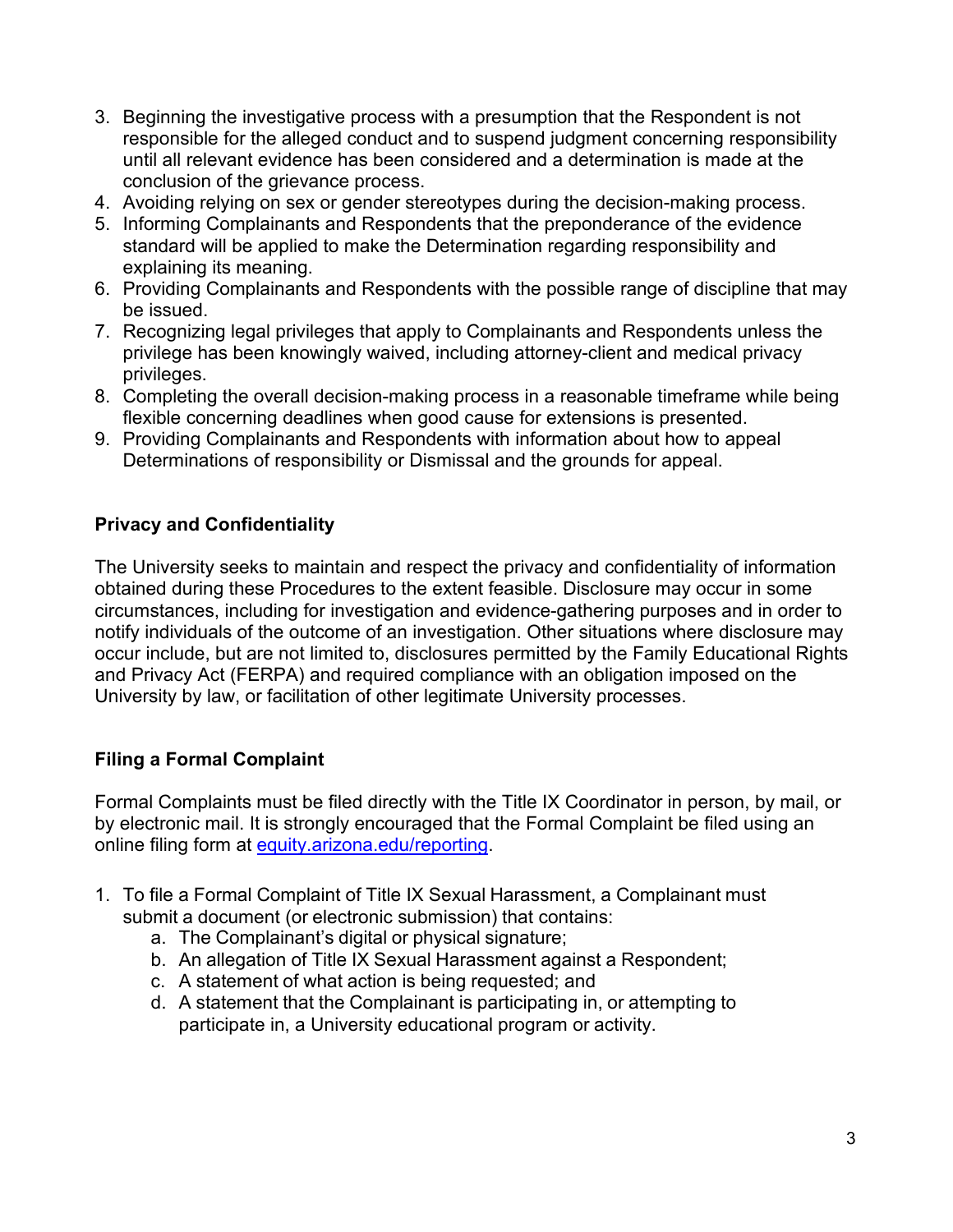- 2. After filing a Formal Complaint, a Complainant may withdraw their Formal Complaint at any time by providing written notice to the Title IX Coordinator.
- 3. The Title IX Coordinator may also sign a Formal Complaint to initiate or continue these Procedures. Signing a Formal Complaint does not make the Title IX Coordinator a Complainant or party.
- 4. If more than one Complainant alleges, or more than one Respondent is subject to allegations of, Title IX Sexual Harassment arising from the same set of facts or occurrences, the Title IX Coordinator may consolidate the Formal Complaints for the remainder of the decision-making process. When consolidation occurs, the parties will be informed in writing.

# **Initial Assessment**

The Title IX Coordinator will make an initial assessment, based on a limited threshold review, as to whether the Formal Complaint of Title IX Sexual Harassment alleges conduct that may be addressed through these Procedures.

- 1. If the Formal Complaint appears to allege conduct that may be addressed through these Procedures, the investigative process will proceed.
- 2. If the initial assessment of a Formal Complaint reveals insufficiencies that can be addressed (e.g., the identity of the Respondent is not provided), the Title IX Coordinator can request additional information from the Complainant to clarify allegations in the Formal Complaint. If the amended Formal Complaint appears to fulfill requirements, the investigative process will proceed.
- 3. If the conduct alleged in the Formal Complaint would not constitute sexual harassment even if proved, did not occur in a University-sponsored educational program or activity, or did not occur against a person in the United States, the Formal Complaint must be dismissed. A mandatory dismissal does not mean that the University cannot or will not review and respond to the alleged behavior under other applicable University policies and processes. In those cases, the Title IX Coordinator will refer the matter as is appropriate.
- 4. If the Formal Complaint is dismissed the Complainant will receive an explanation in writing, including information regarding the appeal process, referrals to other appropriate administrative units or University officials, and resources available to assist the Complainant.

# **Interim Actions**

The University may remove a student or employee from a University education program or activity after conducting an individualized assessment of safety factors to determine whether an immediate threat to the physical health or safety of any student or other individual arising from the allegations of Title IX Sexual Harassment justifies removal.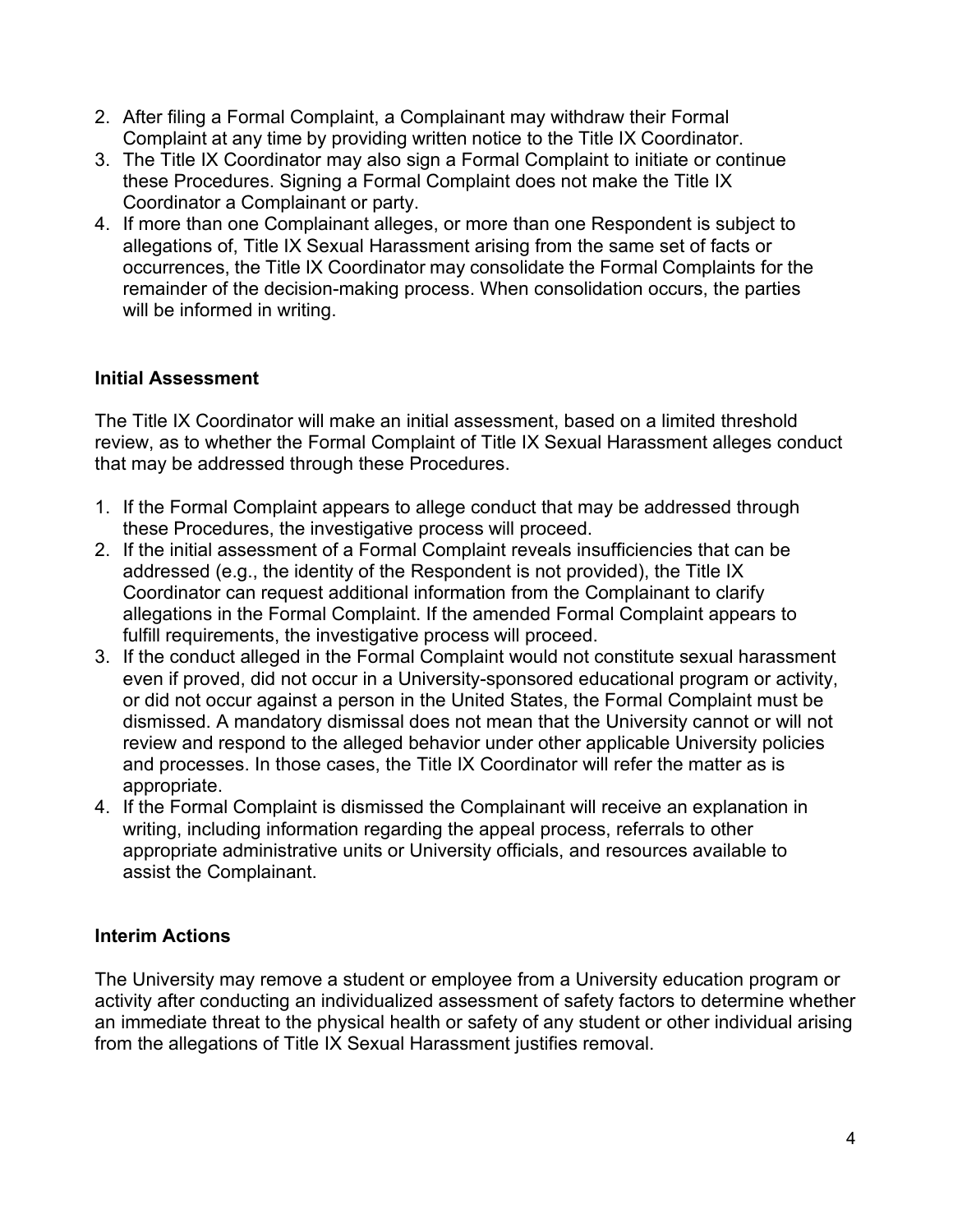# **Emergency Removal**

- 1. Both Complainant and Respondent will receive notice of the Emergency Removal which shall include the terms of the removal and notice of the right to challenge the decision immediately following the removal.
- 2. A challenge to an Emergency Removal must occur no later than five (5) days following the effective date of the removal.
- 3. Each party will be notified of any challenge and given two (2) days to submit any written response to the challenge.
- 4. The University will determine whether the removal should remain in place or be lifted.
- 5. The Emergency Removal decision and appeal will take no more than twenty (20) days from the date of the notice of the removal.
- 6. If upheld, the Emergency Removal will remain in effect until the decision-making process is concluded or the reasons for imposing the emergency removal no longer exist.
- 7. A Title IX Coordinator, Investigator, or Decision-Maker may have a role in the Emergency Removal process as long as such a role does not result in a conflict of interest or bias with respect to the grievance process.

# **Administrative Leave**

An employee Respondent may be placed on administrative leave during the Title IX investigation and adjudication process in accordance with applicable University employment policies and practices.

# **Notice of Allegation**

Upon confirmation of receipt of a Formal Complaint, the Title IX Coordinator or designee will provide written notice to the Complainant and Respondent (Notice) containing:

- 1. A link to the University's Nondiscrimination and Anti-harassment Policy and these Procedures.
- 2. The allegations of sexual harassment made by the Complainant including the identities of those involved in the incident, the conduct that is alleged to have been sexual harassment, and the date and location of the conduct, if known.
- 3. A statement informing the parties that employees and students are required to attend any meeting scheduled under these Procedures. While attendance is required, students and employees are not required to participate in meetings under this process. If an individual chooses to participate in the process, they must do so by providing truthful information. Providing false or misleading information in this process may result in disciplinary action under other University policies.
- 4. A statement that the Complainant and Respondent may have an advisor of their choice who may be, but is not required to be, an attorney, and that they, or their advisors, may inspect and review evidence under these Procedures.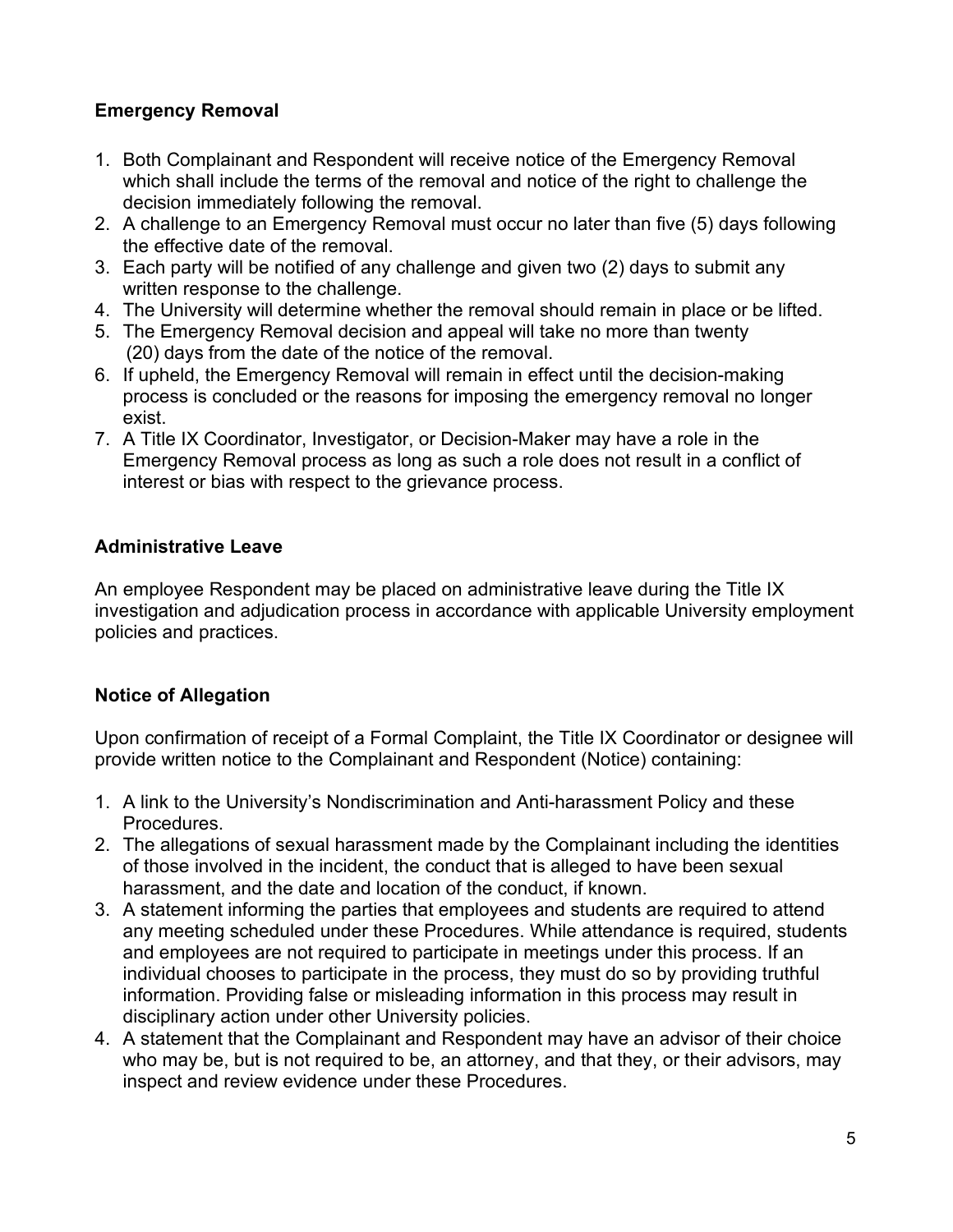- 5. The Notice shall be sent to both parties at least three (3) days prior to any scheduled interview in order to allow Complainant and Respondent sufficient time to prepare a response and attend the meeting.
- 6. A statement that all evidence directly related to the Formal Complaint will be shared with both parties.
- 7. A statement that the standard of review is preponderance of evidence, and that the University has the burden of proof.
- 8. A statement that the Respondent is presumed not responsible until a Determination of responsibility is made after a hearing.
- 9. A statement that there is no restriction on the ability of either party to discuss the allegations under investigation or their own knowledge of facts to gather and present relevant evidence throughout the investigation and adjudication process.
- 10.A statement that if, in the course of an investigation, additional allegations about the Complainant or Respondent are identified, that were not included in the notice already provided, an additional notice of allegations (supplemental notice) to the parties whose identities are known will be provided.
- 11.A statement that if the Formal Complaint must be dismissed, the allegations may be investigated under the Student Code of Conduct, Nondiscrimination and Antiharassment Policy, or other applicable University policy.

# **Investigation Process**

The Investigator will:

- 1. Gather evidence sufficient for the Hearing Officer to reasonably determine after a Hearing whether the Respondent is responsible for the alleged sexual harassment based on the preponderance of the evidence.
- 2. Provide Complainant and Respondent with written notice of the date, time, location, participants, and purpose of any meeting or interview that includes Complainant or Respondent allowing sufficient time for the Complainant or Respondent to meaningfully participate.
- 3. Provide Complainant and Respondent with the same reasonable opportunities to meet with the Investigator, present witnesses, including fact and expert witnesses, and any other evidence.
- 4. Allow the Complainant and Respondent to discuss the allegations, gather evidence, or present relevant evidence to the Investigator at any point during the investigation.
- 5. Provide Complainant and Respondent with an equal opportunity to reasonably inspect or review any relevant evidence obtained by the Investigator during the investigation.
- 6. Allow the Complainant and Respondent to have an advisor of their choice.
- 7. Complete the investigation within ninety (90) days of receiving the Formal Complaint unless the complexity of the allegations, facts, or evidence, or other cause for an extension exists. When an extension is necessary, the Investigator will inform the Complainant and Respondent of the extension in writing.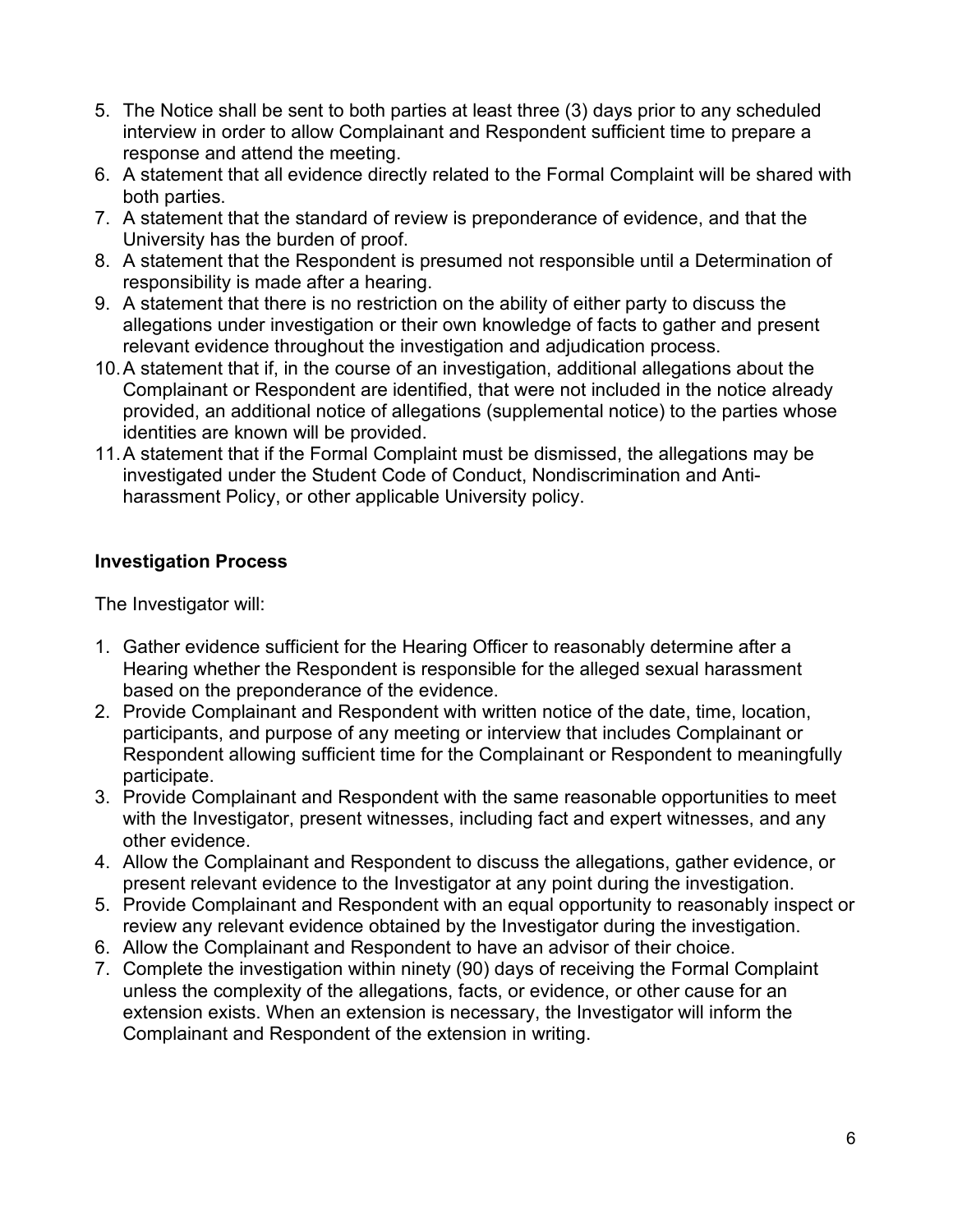8. Provide Complainant and Respondent equal opportunity to inspect and review any evidence obtained by the Investigator as part of the investigation of the Formal Complaint that is directly related to the allegations raised at least ten (10) days prior to the Investigator completing the Investigative Report. If the complainant or Respondent respond to the evidence in writing, the Investigator will consider that response prior to completing the initial Investigative Report.

### **Investigative Report**

At the conclusion of the investigation, and at least ten (10) days prior to the Hearing, the Investigator will provide a written report to Complainant and Respondent, and their advisors, that fairly summarizes the relevant evidence and includes a description of the procedural steps taken from the receipt of the formal complaint through the completion of the investigative report.

### **Response to Investigative Report**

After receipt of the initial Investigative Report, the Complainant and Respondent may provide a written response to the Title IX Coordinator within five (5) days. The response should provide reasons for disagreement with the Investigative Report. The Investigator will make any necessary revisions and finalize the Investigative Report. All party responses to the initial Investigative Report will be included in the investigation file. The Investigator will send a copy of the final Investigative Report to the Hearing Officer who will conduct the hearing.

# **Hearing**

A Hearing Officer will preside over the hearing. The Hearing Officer will make all decisions concerning how the Hearing will be conducted with the following requirements included:

- 1. The Hearing Officer will provide the Complainant and Respondent with written notice of the assignment and direction as to the time, place, nature of the hearing, the specific allegations made, and any pre-hearing process for the Hearing. The Notice, which will be provided to the parties no less than twenty (20) days prior to the date set for the hearing, will include the other requirements described in this section, include a copy of the Investigative Report, and affirm that the Hearing is being conducted under 34 C.F.R. Part 106.45, Arizona Board of Regents policy, and these procedures. The notice will be directed to the Complainant and Respondent's University e-mail addresses.
- 2. No later than five (5) days prior to the hearing Complainant and Respondent will identify their expected hearing attendees, including any advisor, and their expected witnesses (including themselves) and indicate the witnesses expected sequence. The disclosure will be supplied to the other party. The parties are not bound by their disclosures but should submit any information in good faith.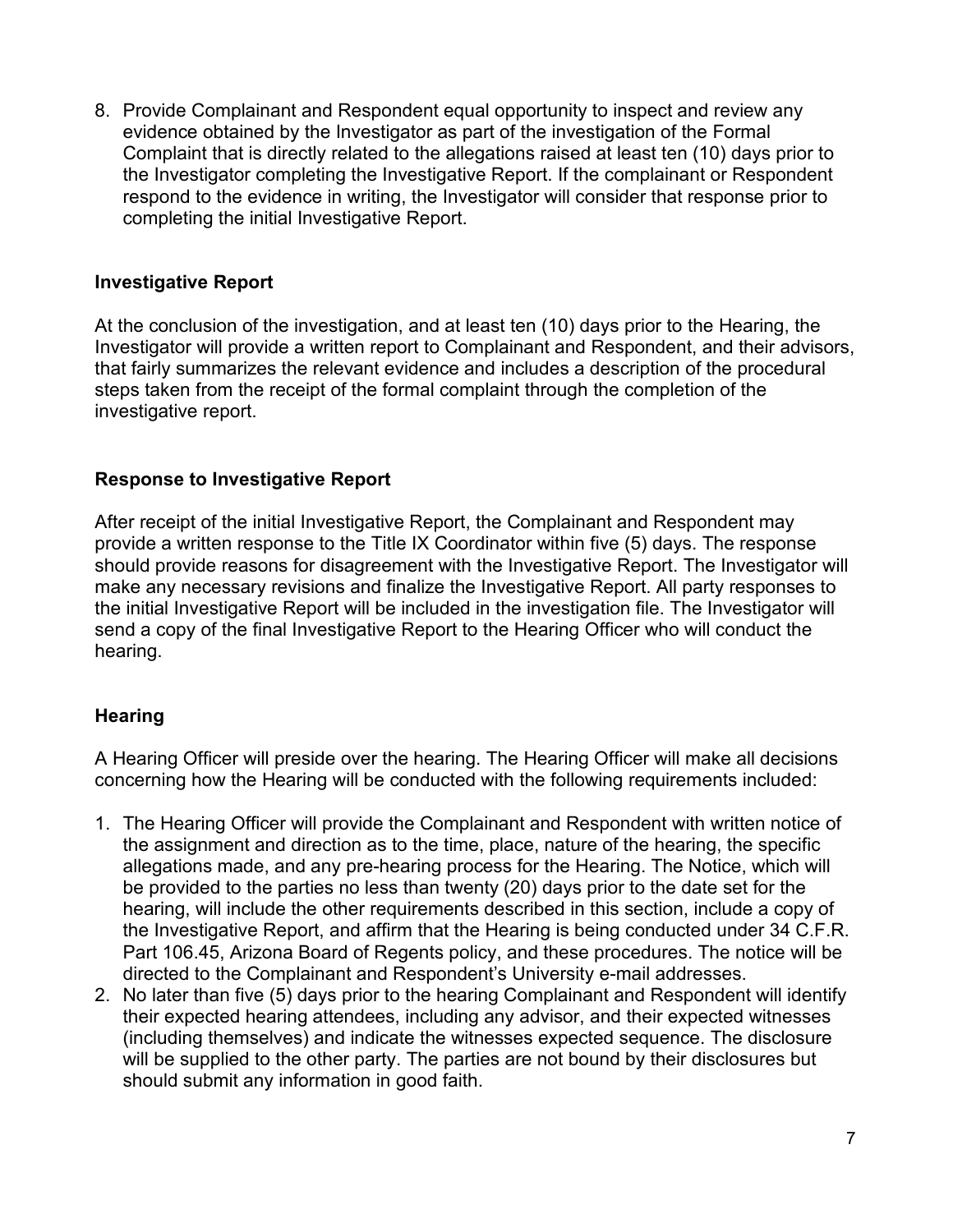- 3. If the Complainant or Respondent does not have an advisor for the Hearing, the Title IX Coordinator will provide a Hearing Advisor to Complainant or Respondent without fee or charge solely to conduct cross-examination on behalf of Complainant or Respondent.
- 4. Complainant and Respondent are not permitted to ask questions of the other party or witnesses and must consult with, rely on, and direct their advisors to ask questions on behalf of the Complainant and Respondent.
- 5. The advisors for the Complainant and Respondent will be permitted to ask relevant questions of the other party and witnesses, including those that challenge credibility.
- 6. The Hearing Officer has the authority to exclude any question asked by the advisors for Complainant or Respondent as being irrelevant, but if the Hearing Officer chooses to exclude a question, the Hearing Officer must explain to the participants the reasons why the question is irrelevant.
- 7. Questions about the Complainant's sexual predisposition or prior sexual behavior are not relevant, unless such questions about prior sexual behavior are asked to prove that someone other than Respondent committed the sexually harassing conduct alleged by Complainant, or if the questions asked concern the Respondent's interaction with Complainant and are to prove consent by Complainant.
- 8. Advisors are not permitted to make factual or legal arguments on behalf of Complainant and Respondent to the Hearing Officer.
- 9. The Hearing Officer can only rely on whatever relevant evidence is available through the investigation and hearing in making the ultimate determination of responsibility. The Hearing Officer may not draw any inference solely from one's absence from the hearing or refusal to submit to cross-examination or answer other questions.
- 10.The Hearing must be "live" meaning that the parties and their advisors will participate in person or virtually for all parts of the Hearing.
- 11.The Complainant or Respondent may request in writing prior to the Hearing that the Complainant and Respondent be in separate rooms during the Hearing with technology enabling the participants in the Hearing to see and hear each other. If this request is made, the Hearing Officer will ensure the appropriate technology and support is provided to comply with this request.
- 12.The Hearing Officer may choose to conduct the Hearing, or any portion of the Hearing, virtually as long as the technology used ensures that participants can see and hear each other, their advisors, the Hearing Officer, and the witnesses.
- 13.The Hearing Officer will ensure that an audio/visual recording, or transcript, of the Hearing will be made and that Complainant and Respondent will have access to the recording or transcript.
- 14.Other than these requirements, the Hearing Officer has the discretion and authority to conduct the Hearing as the Hearing Officer sees fit with due consideration of treating the Complainant and Respondent equitably concerning the presentation of relevant evidence. This may include conducting any pre- hearing conferences or communications as necessary. The Hearing Officer may assign a technical assistant or other person to organize and facilitate the Hearing process.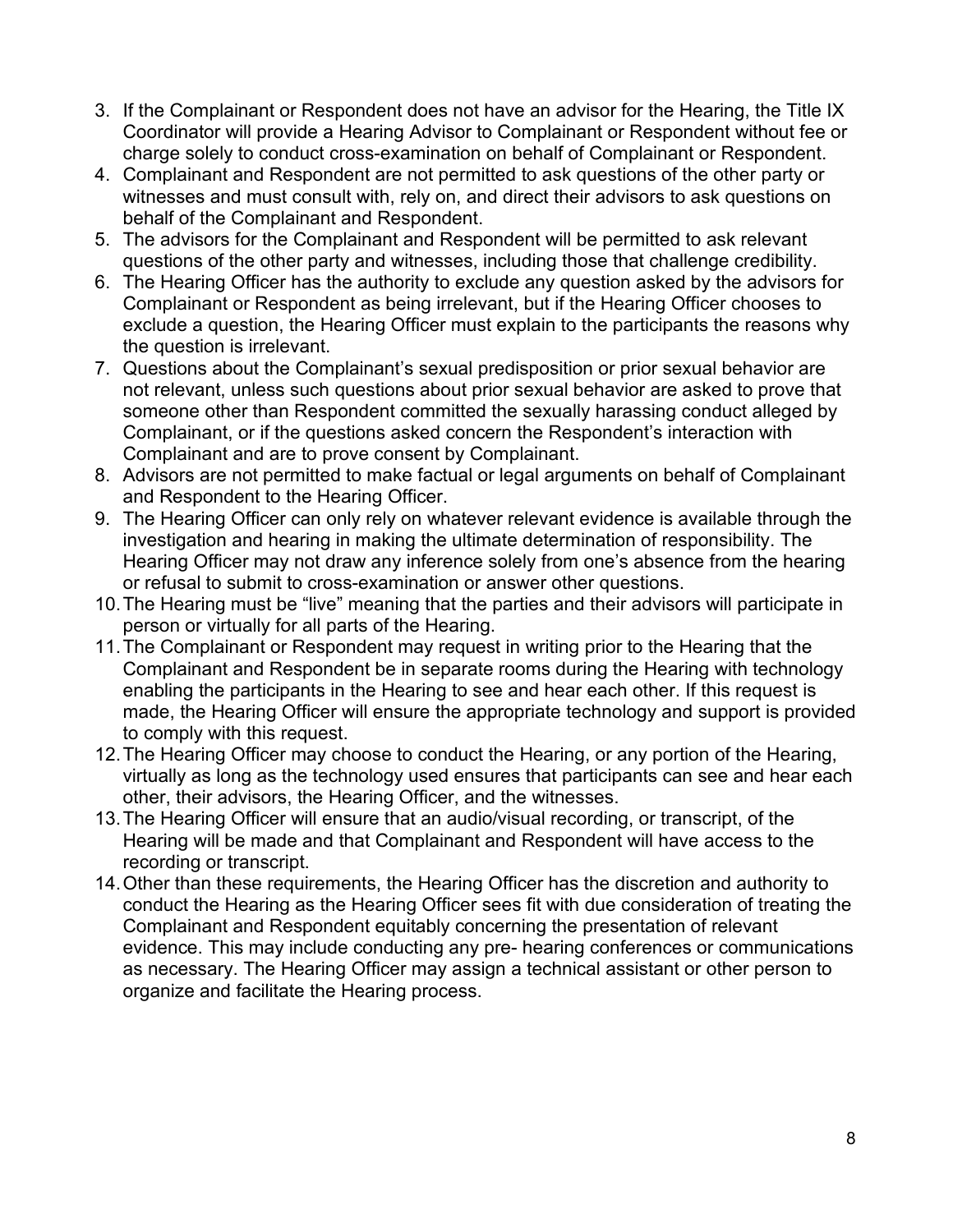# **Hearing Officer's Determination Regarding Responsibility**

The Hearing Officer will simultaneously issue to Complainant and Respondent a written Determination regarding responsibility within twenty (20) days after the conclusion of the Hearing. The Determination will include:

- 1. The allegations of sexual harassment in the Formal Complaint or any supplemental notice.
- 2. A description of the procedural steps taken from receipt of the Formal Complaint, including notifications, dates of meetings or interviews, site visits, and methods used to gather evidence during the investigation, and the Hearing.
- 3. A statement of the standard of evidence used (preponderance of the evidence).
- 4. Findings of fact.
- 5. Conclusions regarding the application of the alleged violations to the facts.
- 6. A statement concerning the reasoning for determining responsibility, or lack of responsibility, for each allegation of sexual harassment in the Formal Complaint or supplemental notice.
- 7. A statement of any disciplinary sanctions for a Determination of responsibility including rationale.
- 8. A statement whether remedies designed to restore or preserve equal access to a University educational program or activity will be provided to the Complainant and that the Title IX Coordinator is responsible for promptly implementing remedies.
- 9. The procedures outlined for an Appeal of the Determination regarding responsibility and a statement that the Determination regarding responsibility is the final adjudication action unless Complainant or Respondent chooses to Appeal.

# **Dismissal of Formal Complaint**

#### Mandatory Dismissal

- 1. A Mandatory dismissal may occur at any time during these Procedures.
- 2. If a Formal Complaint is filed, the Title IX Coordinator will initiate an investigation if the Formal Complaint appears to allege conduct that may be addressed through these procedures based on the Title IX Coordinator's limited threshold review.
- 3. If the conduct alleged in the Formal Complaint would not constitute Title IX Sexual Harassment even if proved, did not occur in a University educational program or activity, or did not occur in the United States, the Title IX Coordinator must dismiss the Formal Complaint prior to investigation.
- 4. If at any point following the initiation of investigation it is determined that the conduct alleged in the Formal Complaint would not constitute sexual harassment even if proved, did not occur in a University educational program or activity, or did not occur in the United States, the Title IX Coordinator must dismiss the Formal Complaint.
- 5. A written notice of dismissal will be simultaneously communicated to the Complainant and Respondent and include a rationale and information of appeal options.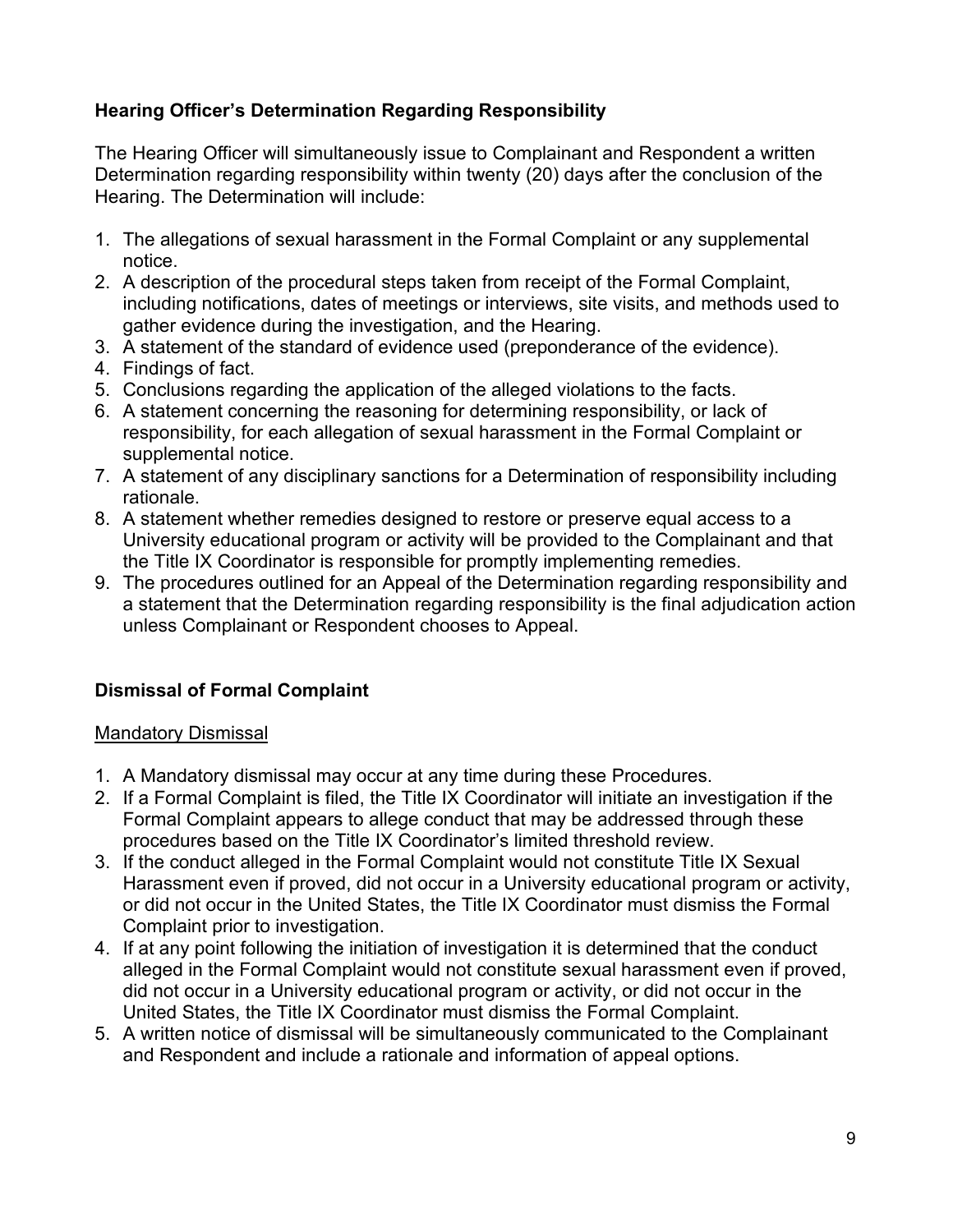- 6. A written notice of dismissal will include a statement that the Dismissal does not prevent the Complainant from seeking rights and remedies under another University policy or process.
- 7. The Dismissal may be appealed as outlined below by providing a written Appeal of the Dismissal to the Provost and Title IX Coordinator within ten (10) days of the Dismissal.

### **Complainant Withdrawal**

If the Complainant notifies the Title IX Coordinator in writing that they wish to withdraw the Formal Complaint at any point in the decision-making process, the Title IX Coordinator may dismiss the Formal Complaint.

# **Appeal of a Determination or Dismissal**

The only grounds for appeal are:

- 1. A Procedural irregularity that affected the outcome.
- 2. New evidence exists that was not reasonably available at the time the Determination of responsibility or Dismissal was made that would affect the outcome of the matter.
- 3. The decision was not reasonably justified by the evidence or was contrary to law.
- 4. Excessive severity of the disciplinary sanction.
- 5. The Title IX Coordinator, Investigator, Hearing Officer or Decision-maker had a conflict of interest or bias for or against a party that affected the outcome.

#### **Procedures for Appeal**

- 1. If Complainant or Respondent chooses to file an Appeal of a Determination of responsibility or Dismissal, the Complainant or Respondent must provide a Written Statement of Appeal to the Provost and Title IX Coordinator within ten (10) days of the Determination or Dismissal.
- 2. The Written Statement of Appeal must include the grounds for the Appeal and describe the relevant evidence supporting the specific grounds for the Appeal.
- 3. If the grounds for Appeal is to consider new evidence that was not reasonably available to the appealing party at the time the Determination of responsibility or Dismissal was made that would affect the outcome of the matter, the Appeal must include such information which may be included as an attachment to the Written Statement of Appeal.
- 4. The Title IX Coordinator retains discretion to verify and/or waive minor procedural variations in the timing and content of the Appeal submission. If the Title IX Coordinator exercises this discretion, the Complainant and Respondent will receive a written explanation for the action and reason(s) for the action.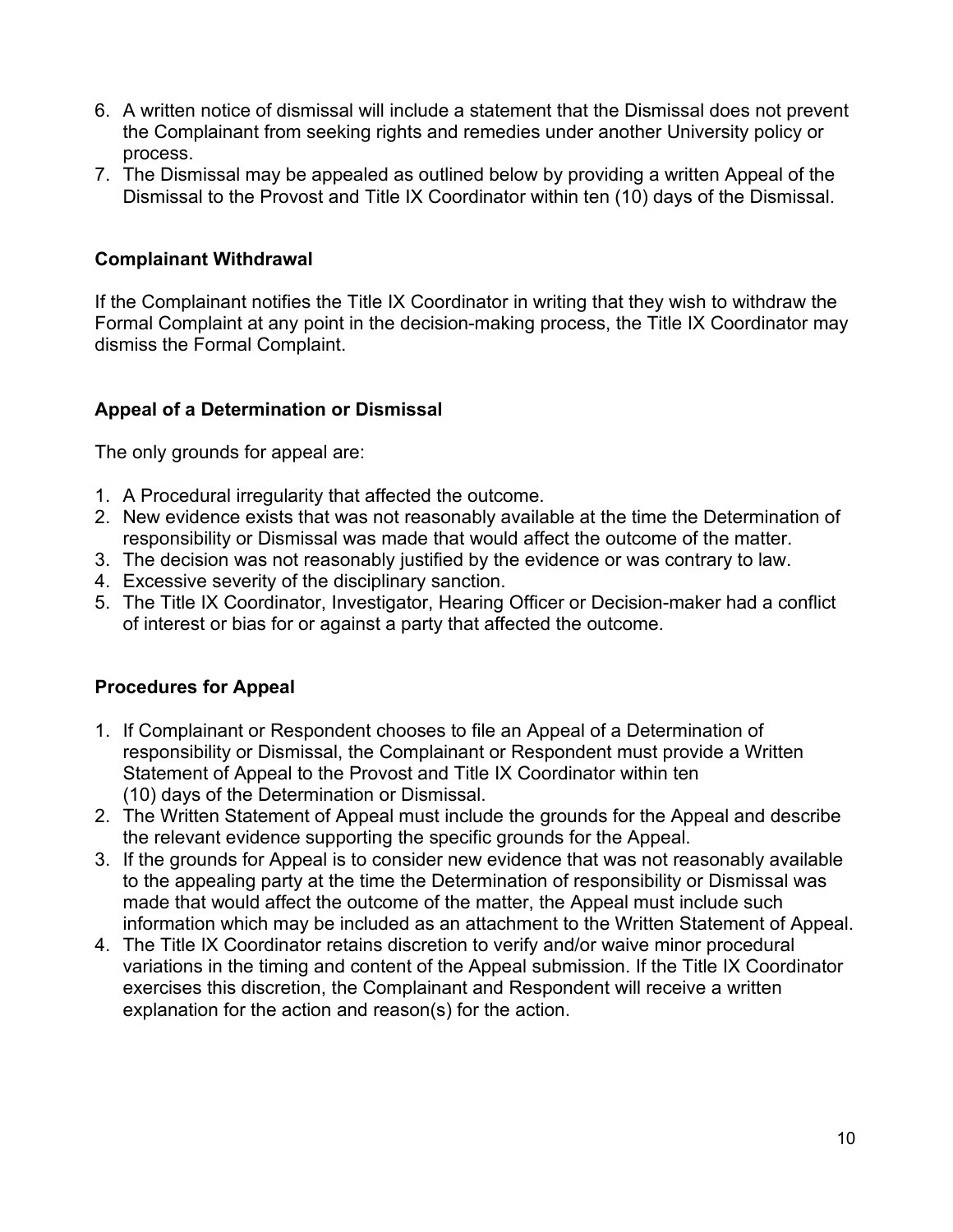- 5. Upon receipt of a timely Appeal, the Title IX Coordinator or designee will provide the other party with notification of the Appeal.
- 6. The Title IX Coordinator or designee will provide the party who is not seeking Appeal with the Written Statement of Appeal, including any attachments.
- 7. The party not seeking Appeal will then have ten (10) days after receipt of the Written Statement of Appeal to provide the Provost and the Title IX Coordinator with a Response to the Written Statement of Appeal that requests affirmation of the Determination of responsibility or Dismissal and/or responds to the submitted Appeal.
- 8. Within twenty (20) days of receiving the Response to Written Statement of Appeal, the Provost or designee will provide a written decision to Complainant and Respondent explaining the rationale for the decision. The Appeal Decision of the Provost or designee is final.

### **Terms as used in these Procedures:**

#### *Advisor*

An individual selected by a Complainant or Respondent to advise them. The advisor may be an attorney and will conduct cross-examination during a live hearing.

# *Complainant*

An individual who is alleged to be the victim of conduct that could constitute Title IX Sexual Harassment as addressed by these Procedures.

# *Consent*

Consent in the context of sexual activity means informed and freely given words or actions that indicate a willingness to participate in mutually agreed upon sexual activity. Consent may not be inferred from: 1) silence, passivity, or lack of resistance, 2) a current or previous dating or sexual relationship, 3) acceptance or provision of gifts, meals, drinks, or other items, or 4) previous consent to sexual activity. Consent may be withdrawn during sexual activity. Consent to one form of consensual sexual activity does not imply consent to any other form of sexual activity. Consent may not be obtained through physical force, violence, duress, intimidation, coercion, or an express or implied threat of injury. Consent may never be given by a person who is: incapacitated (by drugs, alcohol or otherwise), unconscious, asleep, or otherwise physically or mentally unable to make informed, rational judgments. The use of alcohol or drugs does not diminish one's responsibility to obtain consent and does not excuse conduct. Consent cannot be given by someone who, by virtue of age, circumstances, or other factors, is deemed by law to be incapable of giving consent.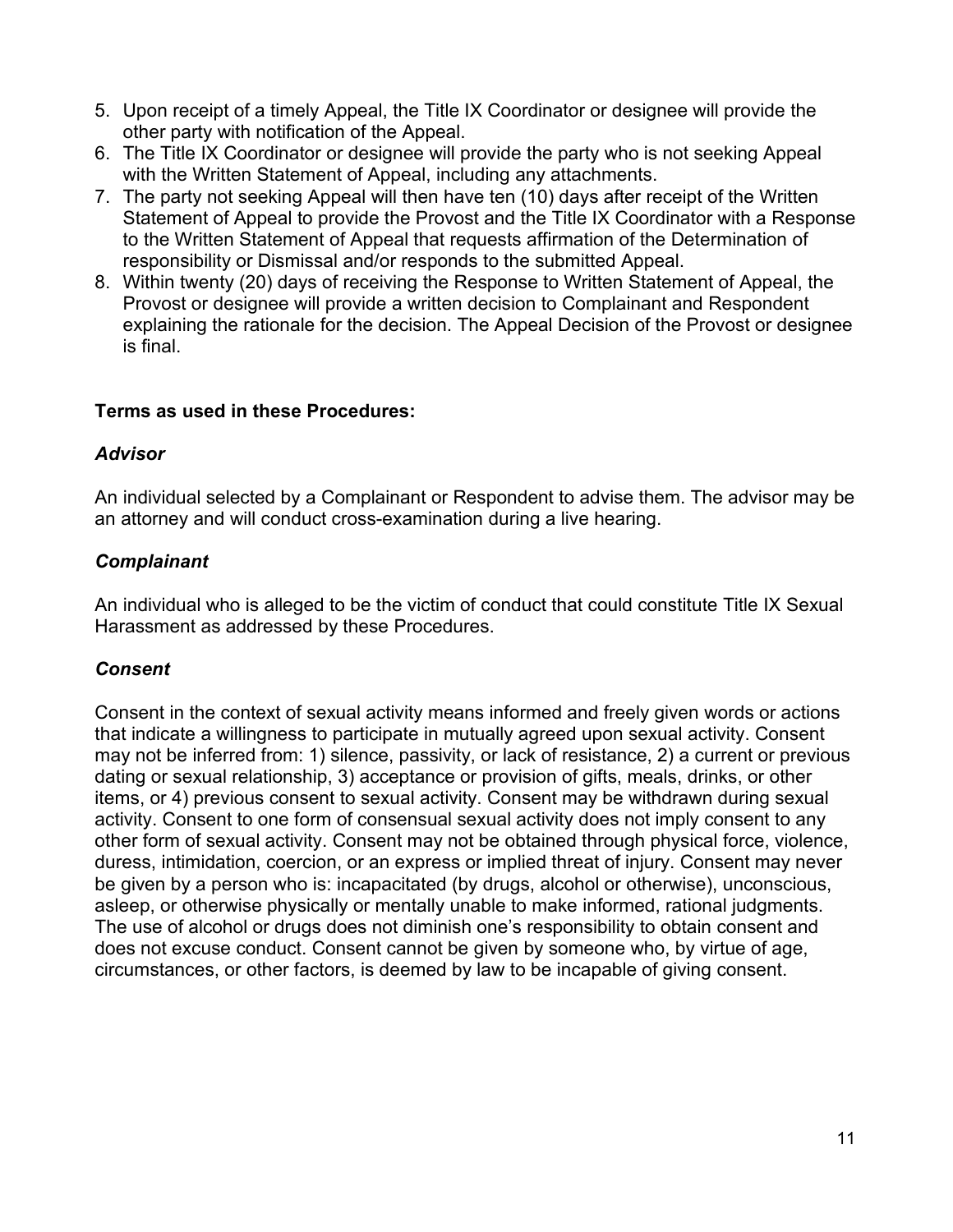# *Dating Violence*

Violence committed by a person who is or has been in a social relationship of a romantic or intimate nature with the Complainant. The existence of such a relationship shall be determined based on the information available and consideration of the following factors: 1) the length of the relationship, 2) the type of relationship, and 3) the frequency of interaction between the persons involved in the relationship.

### *Days*

Day means a university business day, not including Saturday, Sunday, or a university-recognized holiday, or any day the university is closed or there is a break in the academic calendar.

### *Domestic Violence*

Conduct that would meet the definition of a felony or misdemeanor crime of violence committed:

- a. by a current or former spouse or intimate partner of the Complainant, by a person who is cohabitating with, or who has cohabitated with, the Complainant as a spouse or intimate partner, by a person similarly situated to a spouse of the Complainant under the domestic or family violence laws of an applicable jurisdiction;
- b. by a person with whom the Complainant has a child in common or either party is pregnant by the other party;
- c. by a person residing or having resided in the same household;
- d. where a Complainant is related to the Respondent or the Respondent's spouse by blood or court order as a parent, grandparent, child, grandchild, brother, or sister or by marriage as a parent-in-law, grandparent-in-law, stepparent, step- grandparent, stepchild, step-grandchild, brother-in-law, or sister-in-law; or
- e. where a victim is a child who resides or has resided in the same household as the Respondent and is related by blood to a former spouse of the Respondent or to a person who resides or who has resided in the same household as the Respondent.

# *Educational program or activity*

Locations, events, or circumstances in the United States over which the University exercises substantial control over both the Respondent and the context in which the sexual harassment occurs, including employment, and includes any building owned or controlled by a student organization that is officially recognized by the University.

# *Hearing Advisor*

An individual provided by the University to the Complainant or Respondent to conduct cross-examination during a live hearing.